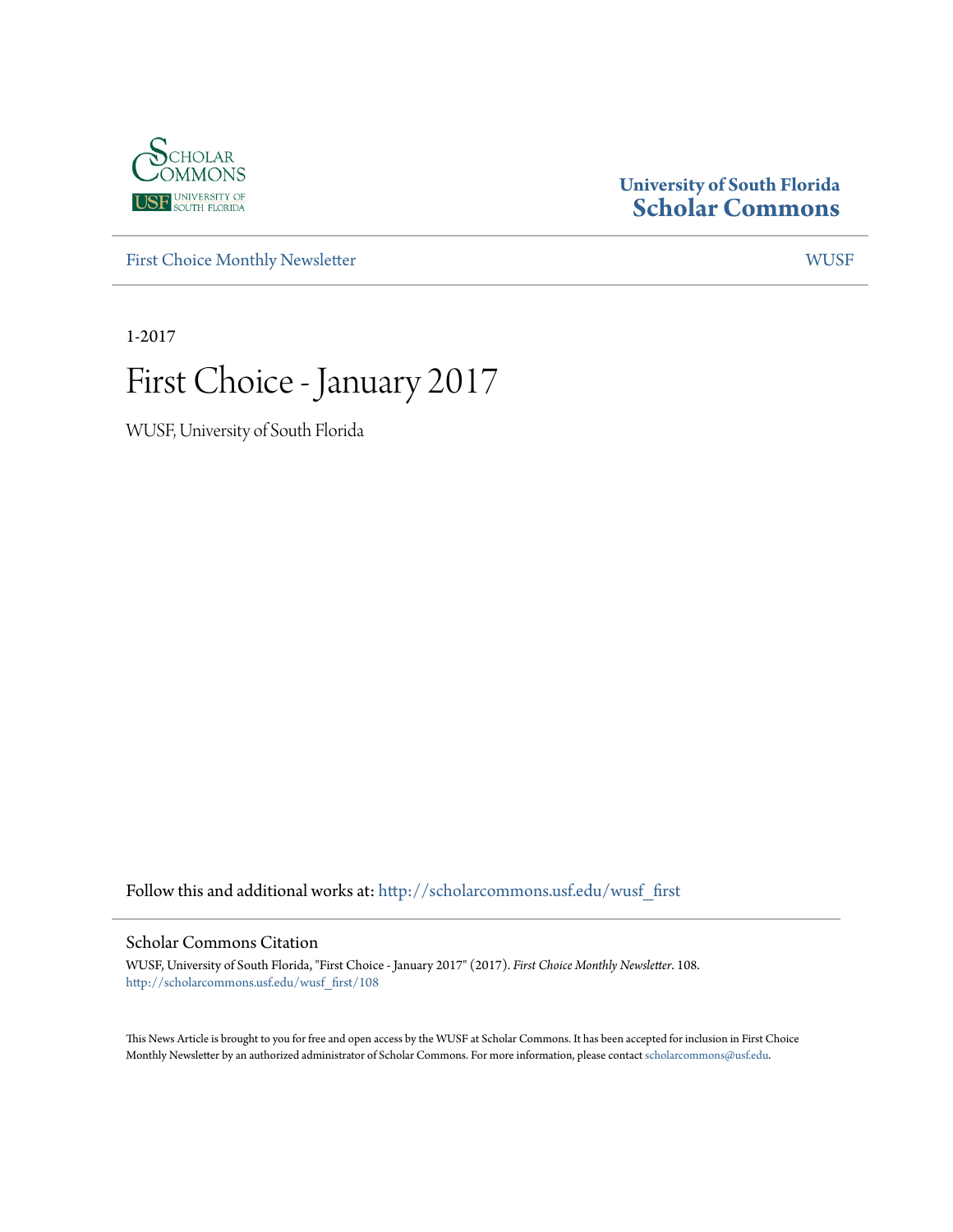# firstchoice

FOR INFORMATION, EDUCATION AND ENTERTAINMENT • JANUARY 2017



## **wusf** tv **Penelope Keith's Hidden Villages**

**British actress Dame Penelope Keith**  *(The Good Life, To The Manor Born)*  **leads viewers on a tour of Britain's most charming villages to discover what makes each one unique. Armed with her vintage "Batsford" travel books, Keith explores village histories, investigates how village communities have changed over time, and seeks out quirky local traditions.** 

 $\overline{\bigcirc}$  and  $\overline{\bigcirc}$ 

Airs Wednesdays at 8 p.m., beginning January 25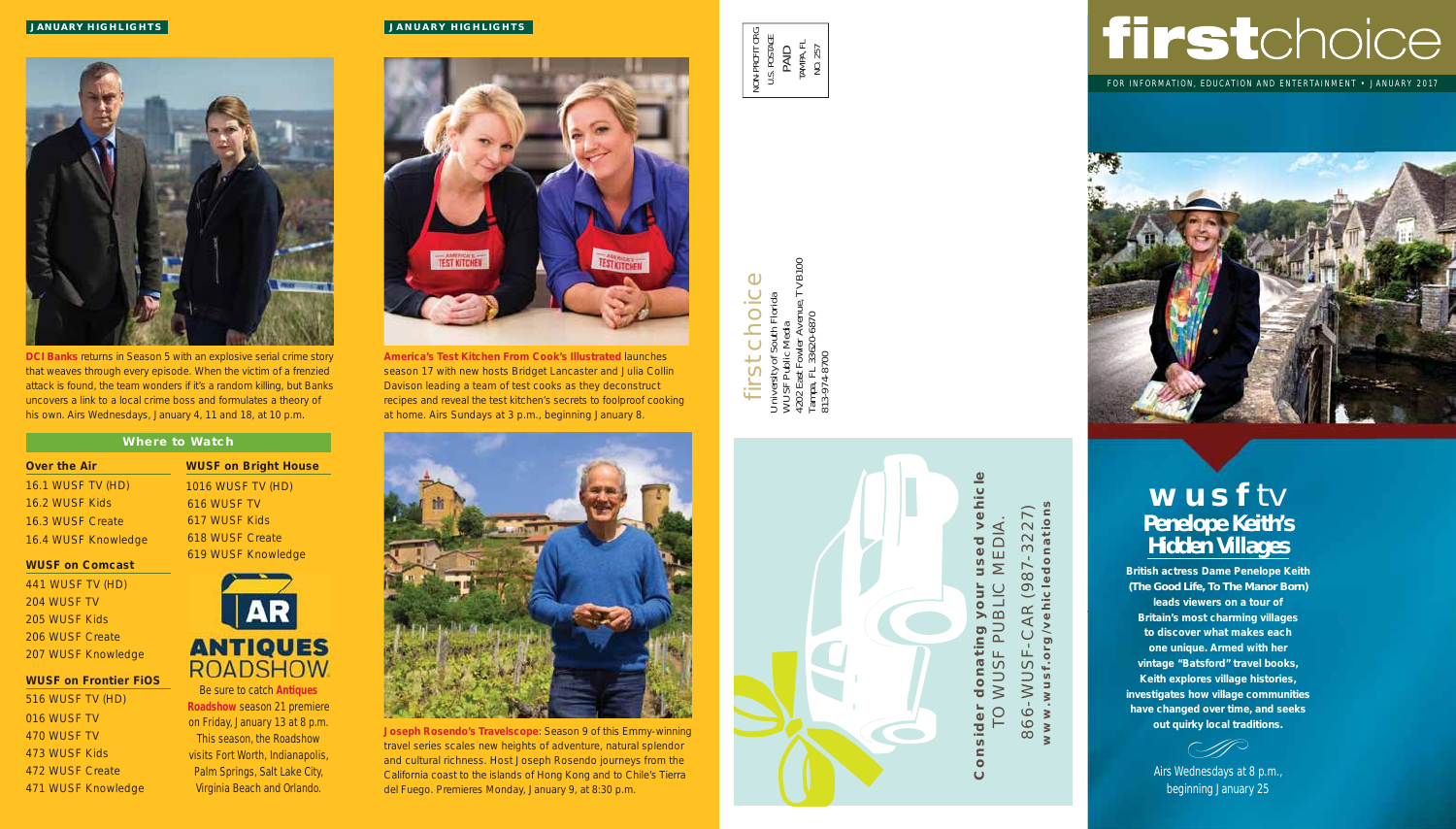#### **JANUARY HIGHLIGHTS**



**DCI Banks** returns in Season 5 with an explosive serial crime story that weaves through every episode. When the victim of a frenzied attack is found, the team wonders if it's a random killing, but Banks uncovers a link to a local crime boss and formulates a theory of his own. Airs Wednesdays, January 4, 11 and 18, at 10 p.m.

#### **Where to Watch**

#### **Over the Air**

16.1 WUSF TV (HD) 16.2 WUSF Kids 16.3 WUSF Create 16.4 WUSF Knowledge

#### **WUSF on Comcast**

441 WUSF TV (HD) 204 WUSF TV 205 WUSF Kids 206 WUSF Create 207 WUSF Knowledge

#### **WUSF on Frontier FiOS**

516 WUSF TV (HD) 016 WUSF TV 470 WUSF TV 473 WUSF Kids 472 WUSF Create 471 WUSF Knowledge **WUSF on Bright House**  1016 WUSF TV (HD)

 616 WUSF TV 617 WUSF Kids 618 WUSF Create 619 WUSF Knowledge



Be sure to catch **Antiques Roadshow** season 21 premiere on Friday, January 13 at 8 p.m. This season, the Roadshow visits Fort Worth, Indianapolis, Palm Springs, Salt Lake City, Virginia Beach and Orlando.

#### **JANUARY HIGHLIGHTS**



**America's Test Kitchen From Cook's Illustrated** launches season 17 with new hosts Bridget Lancaster and Julia Collin Davison leading a team of test cooks as they deconstruct recipes and reveal the test kitchen's secrets to foolproof cooking at home. Airs Sundays at 3 p.m., beginning January 8.



**Joseph Rosendo's Travelscope**: Season 9 of this Emmy-winning travel series scales new heights of adventure, natural splendor and cultural richness. Host Joseph Rosendo journeys from the California coast to the islands of Hong Kong and to Chile's Tierra del Fuego. Premieres Monday, January 9, at 8:30 p.m.